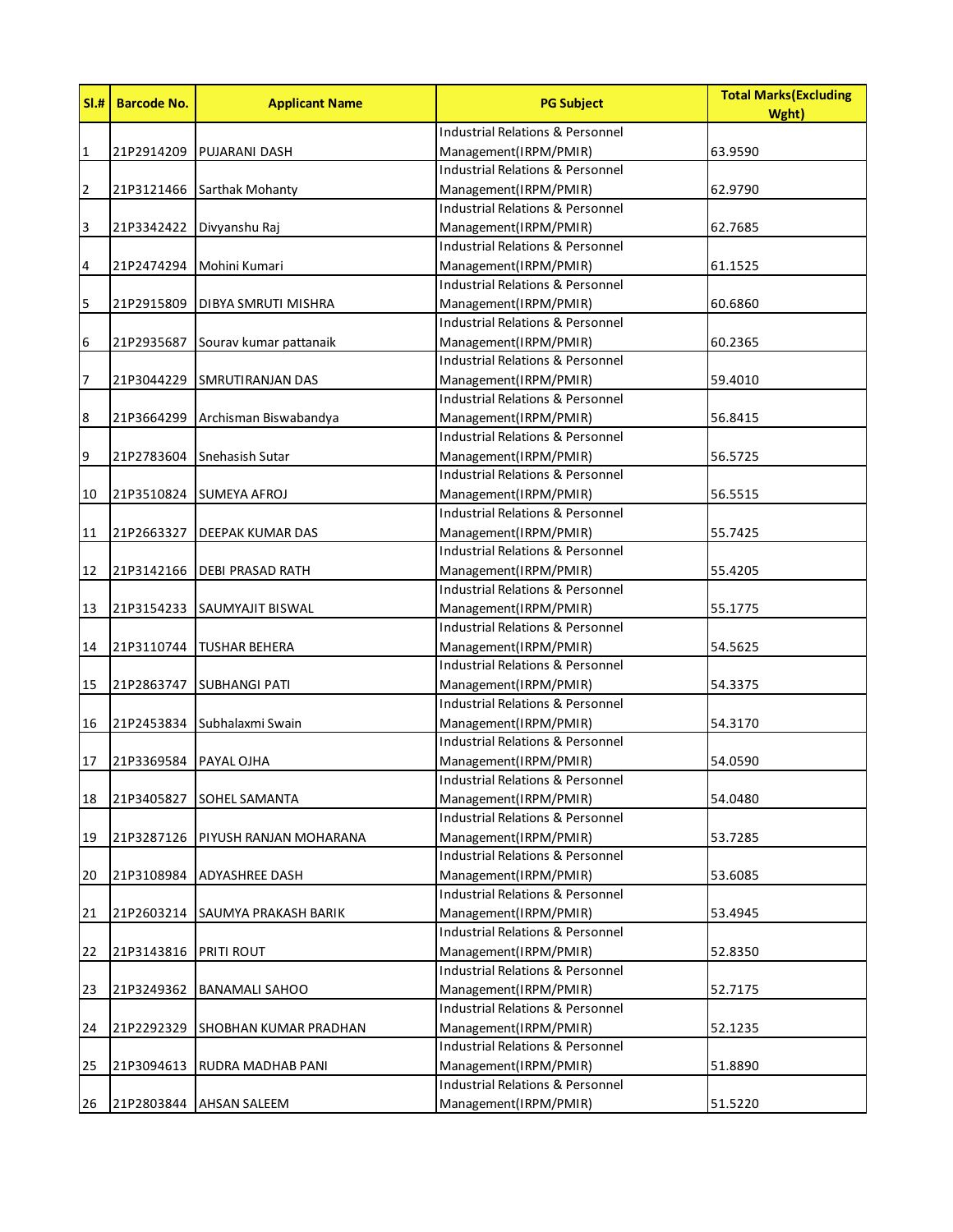|    |            |                                  | <b>Industrial Relations &amp; Personnel</b> |         |
|----|------------|----------------------------------|---------------------------------------------|---------|
| 27 | 21P3104349 | <b>BINAYAK SAHU</b>              | Management(IRPM/PMIR)                       | 51.3090 |
|    |            |                                  | <b>Industrial Relations &amp; Personnel</b> |         |
| 28 |            | 21P2934893 Sarthak Dev Pattanaik | Management(IRPM/PMIR)                       | 51.2670 |
|    |            |                                  | <b>Industrial Relations &amp; Personnel</b> |         |
| 29 |            | 21P3501684 Sangita Marandi       | Management(IRPM/PMIR)                       | 51.1590 |
|    |            |                                  | <b>Industrial Relations &amp; Personnel</b> |         |
| 30 |            | 21P2660797 SWAROOP MISHRA        | Management(IRPM/PMIR)                       | 51.0495 |
|    |            |                                  | <b>Industrial Relations &amp; Personnel</b> |         |
| 31 | 21P3179749 | Sukanya Sahu                     | Management(IRPM/PMIR)                       | 50.5580 |
|    |            |                                  | <b>Industrial Relations &amp; Personnel</b> |         |
| 32 |            | 21P2447923 BISWAJIT PRADHAN      | Management(IRPM/PMIR)                       | 50.5440 |
|    |            |                                  | <b>Industrial Relations &amp; Personnel</b> |         |
| 33 |            | 21P2704642 CHANDRASEN SAHOO      | Management(IRPM/PMIR)                       | 50.3495 |
|    |            |                                  | <b>Industrial Relations &amp; Personnel</b> |         |
| 34 | 21P3359802 | KISAN KUMAR MALLICK              | Management(IRPM/PMIR)                       | 50.3270 |
|    |            |                                  | <b>Industrial Relations &amp; Personnel</b> |         |
| 35 | 21P2755444 | Raj Laxmi Pattnaik               | Management(IRPM/PMIR)                       | 50.2665 |
|    |            |                                  | <b>Industrial Relations &amp; Personnel</b> |         |
| 36 | 21P3257824 | <b>Debasis Das</b>               | Management(IRPM/PMIR)                       | 50.2640 |
|    |            |                                  | <b>Industrial Relations &amp; Personnel</b> |         |
| 37 | 21P3420712 | <b>TUSHARKANTA KALSER</b>        | Management(IRPM/PMIR)                       | 50.2320 |
|    |            |                                  | <b>Industrial Relations &amp; Personnel</b> |         |
| 38 |            | 21P2943224 SUSHMITA JANA         | Management(IRPM/PMIR)                       | 50.1875 |
|    |            |                                  | <b>Industrial Relations &amp; Personnel</b> |         |
| 39 | 21P3172396 | <b>CHANDAN SINGH</b>             | Management(IRPM/PMIR)                       | 49.9945 |
|    |            |                                  | <b>Industrial Relations &amp; Personnel</b> |         |
| 40 | 21P3596269 | <b>DEEPANWITA PATI</b>           | Management(IRPM/PMIR)                       | 49.8500 |
|    |            |                                  | <b>Industrial Relations &amp; Personnel</b> |         |
| 41 | 21P3673763 | SOURAV SRICHANDAN                | Management(IRPM/PMIR)                       | 49.7450 |
|    |            |                                  | <b>Industrial Relations &amp; Personnel</b> |         |
| 42 | 21P2449412 | SHRADHA KUMARI SINGH             | Management(IRPM/PMIR)                       | 49.6200 |
|    |            |                                  | <b>Industrial Relations &amp; Personnel</b> |         |
| 43 | 21P2341502 | RITIKA SURIN                     | Management(IRPM/PMIR)                       | 49.5420 |
|    |            |                                  | <b>Industrial Relations &amp; Personnel</b> |         |
| 44 |            | 21P2811104   TRUPTIMAYEE SAHU    | Management(IRPM/PMIR)                       | 49.5405 |
|    |            |                                  | <b>Industrial Relations &amp; Personnel</b> |         |
| 45 | 21P2522967 | LAXMI KANTA GOUDA                | Management(IRPM/PMIR)                       | 49.4895 |
|    |            |                                  | <b>Industrial Relations &amp; Personnel</b> |         |
| 46 | 21P3323392 | <b>SATYARANJAN SHA</b>           | Management(IRPM/PMIR)                       | 49.4595 |
|    |            |                                  | <b>Industrial Relations &amp; Personnel</b> |         |
| 47 | 21P3153654 | PRAGNYA MAHARANA                 | Management(IRPM/PMIR)                       | 49.4215 |
|    |            |                                  | <b>Industrial Relations &amp; Personnel</b> |         |
| 48 | 21P3283853 | sudhansu Kumar sahoo             | Management(IRPM/PMIR)                       | 49.1800 |
|    |            |                                  | <b>Industrial Relations &amp; Personnel</b> |         |
| 49 | 21P3416544 | <b>ASHIS PATTANAIK</b>           | Management(IRPM/PMIR)                       | 49.0775 |
|    |            |                                  | <b>Industrial Relations &amp; Personnel</b> |         |
| 50 | 21P2410437 | SATYARANJAN LENKA                | Management(IRPM/PMIR)                       | 48.9885 |
|    |            |                                  | <b>Industrial Relations &amp; Personnel</b> |         |
| 51 | 21P3526782 | MRUTYUNJAYA GARNAIK              | Management(IRPM/PMIR)                       | 48.9765 |
|    |            |                                  | <b>Industrial Relations &amp; Personnel</b> |         |
| 52 | 21P3423144 | NAMRATA SARANGI                  | Management(IRPM/PMIR)                       | 48.9370 |
|    |            |                                  | <b>Industrial Relations &amp; Personnel</b> |         |
| 53 | 21P2639033 | Madhuchhanda rani                | Management(IRPM/PMIR)                       | 48.5720 |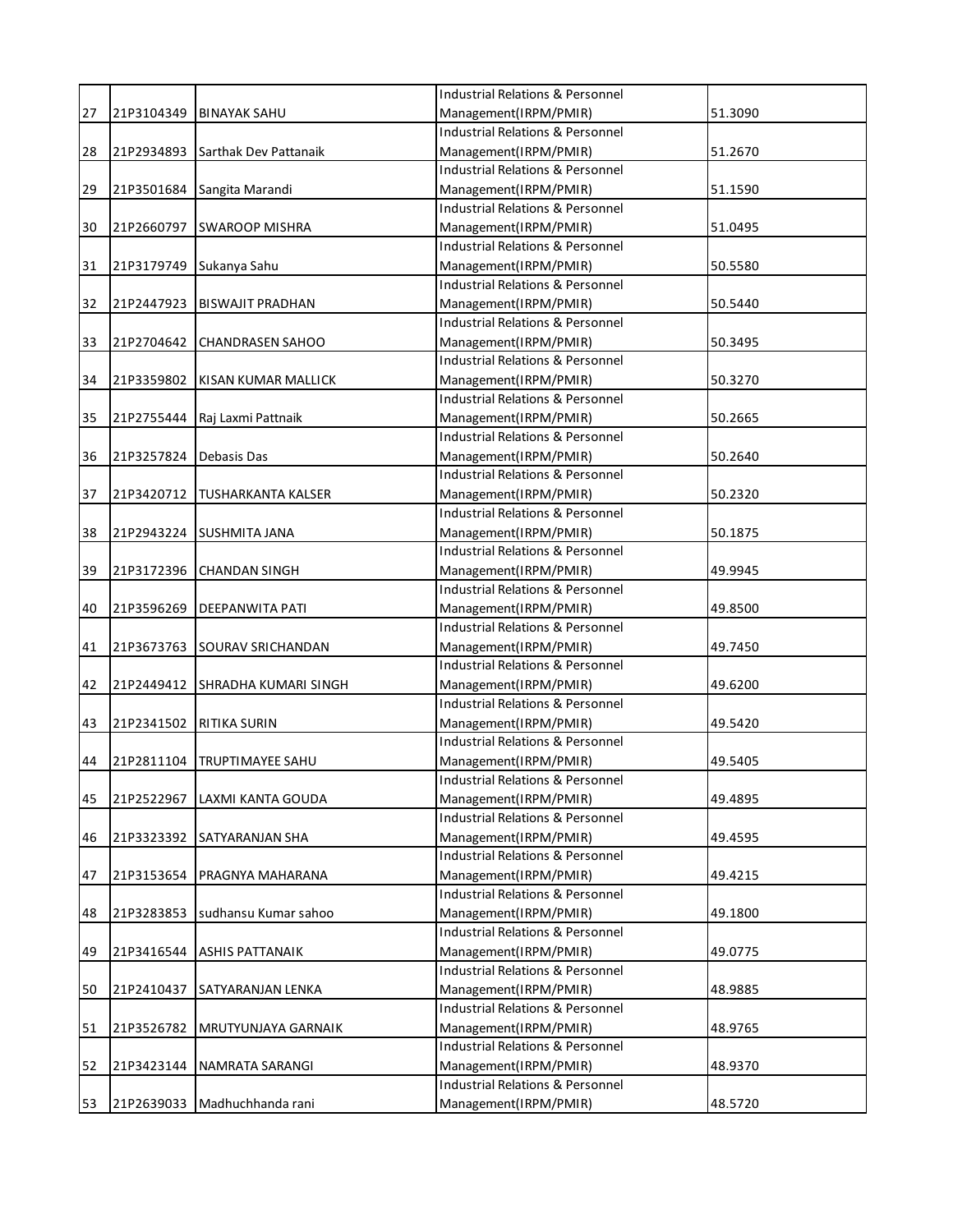|    |                        |                                       | <b>Industrial Relations &amp; Personnel</b> |         |
|----|------------------------|---------------------------------------|---------------------------------------------|---------|
| 54 |                        | 21P2340534 SUSHREE MADHUSMITA PRADHAN | Management(IRPM/PMIR)                       | 48.5720 |
|    |                        |                                       | <b>Industrial Relations &amp; Personnel</b> |         |
| 55 |                        | 21P3078687 ADYASHA MISHRA             | Management(IRPM/PMIR)                       | 48.4025 |
|    |                        |                                       | <b>Industrial Relations &amp; Personnel</b> |         |
| 56 |                        | 21P3094244 AMIYA RANJAN PANDA         | Management(IRPM/PMIR)                       | 48.3595 |
|    |                        |                                       | <b>Industrial Relations &amp; Personnel</b> |         |
| 57 |                        | 21P3296129 PRIYASHREE SAHU            | Management(IRPM/PMIR)                       | 48.2520 |
|    |                        |                                       | <b>Industrial Relations &amp; Personnel</b> |         |
| 58 |                        | 21P2463394 Harsh kumari jha           | Management(IRPM/PMIR)                       | 48.0105 |
|    |                        |                                       | <b>Industrial Relations &amp; Personnel</b> |         |
| 59 | 21P3611296 Monika Sahu |                                       | Management(IRPM/PMIR)                       | 47.9750 |
|    |                        |                                       | <b>Industrial Relations &amp; Personnel</b> |         |
| 60 |                        | 21P2918372 MANTU PRADHAN              | Management(IRPM/PMIR)                       | 47.9075 |
|    |                        |                                       | <b>Industrial Relations &amp; Personnel</b> |         |
| 61 | 21P3471057             | Samhita Das                           | Management(IRPM/PMIR)                       | 47.6455 |
|    |                        |                                       | <b>Industrial Relations &amp; Personnel</b> |         |
| 62 |                        | 21P2852232 JAYAPRADA DASH             | Management(IRPM/PMIR)                       | 47.5875 |
|    |                        |                                       | <b>Industrial Relations &amp; Personnel</b> |         |
| 63 | 21P2952863             | <b>HARIHAR JENA</b>                   | Management(IRPM/PMIR)                       | 47.5195 |
|    |                        |                                       | <b>Industrial Relations &amp; Personnel</b> |         |
| 64 | 21P3391653             | <b>ADITI PANDA</b>                    | Management(IRPM/PMIR)                       | 47.5135 |
|    |                        |                                       | <b>Industrial Relations &amp; Personnel</b> |         |
| 65 |                        | 21P2416644 ASHUTOSH PANDA             | Management(IRPM/PMIR)                       | 47.4595 |
|    |                        |                                       | <b>Industrial Relations &amp; Personnel</b> |         |
| 66 |                        | 21P3340644 SWAGATIKA SAHOO            | Management(IRPM/PMIR)                       | 47.3190 |
|    |                        |                                       | <b>Industrial Relations &amp; Personnel</b> |         |
| 67 |                        | 21P2891062 AMIT KUMAR RAY             | Management(IRPM/PMIR)                       | 47.3060 |
|    |                        |                                       | <b>Industrial Relations &amp; Personnel</b> |         |
| 68 | 21P3593063 SIPRA PADHI |                                       | Management(IRPM/PMIR)                       | 47.2120 |
|    |                        |                                       | <b>Industrial Relations &amp; Personnel</b> |         |
| 69 | 21P2418219             | <b>SALMA SAHOO</b>                    | Management(IRPM/PMIR)                       | 47.1545 |
|    |                        |                                       | <b>Industrial Relations &amp; Personnel</b> |         |
| 70 | 21P2764723             | <b>SUBHRANSU SEKHAR SAHU</b>          | Management(IRPM/PMIR)                       | 47.1420 |
|    |                        |                                       | <b>Industrial Relations &amp; Personnel</b> |         |
| 71 | 21P3765779             | ARUNDHATEE SAMANTARAY                 | Management(IRPM/PMIR)                       | 47.1000 |
|    |                        |                                       | <b>Industrial Relations &amp; Personnel</b> |         |
| 72 |                        | 21P2702662 JITENDRA BISWAL            | Management(IRPM/PMIR)                       | 47.0730 |
|    |                        |                                       | <b>Industrial Relations &amp; Personnel</b> |         |
| 73 | 21P3437166             | <b>KARTIKA SETHY</b>                  | Management(IRPM/PMIR)                       | 47.0550 |
|    |                        |                                       | <b>Industrial Relations &amp; Personnel</b> |         |
| 74 | 21P3702403             | <b>BICHITRA KUMAR BADATYA</b>         | Management(IRPM/PMIR)                       | 46.9345 |
|    |                        |                                       | <b>Industrial Relations &amp; Personnel</b> |         |
| 75 | 21P3287003             | Saswati Padhy                         | Management(IRPM/PMIR)                       | 46.8840 |
|    |                        |                                       | <b>Industrial Relations &amp; Personnel</b> |         |
| 76 | 21P3704893             | <b>ABINASH PRADHAN</b>                | Management(IRPM/PMIR)                       | 46.8460 |
|    |                        |                                       | <b>Industrial Relations &amp; Personnel</b> |         |
| 77 | 21P3094186             | JYOTIRANJAN BAL                       | Management(IRPM/PMIR)                       | 46.7550 |
|    |                        |                                       | <b>Industrial Relations &amp; Personnel</b> |         |
| 78 | 21P3098534             | <b>CHINMAYEE MOHANTY</b>              | Management(IRPM/PMIR)                       | 46.6840 |
|    |                        |                                       | <b>Industrial Relations &amp; Personnel</b> |         |
| 79 | 21P3042803             | DEBABRAT MANDAL                       | Management(IRPM/PMIR)                       | 46.6665 |
|    |                        |                                       | <b>Industrial Relations &amp; Personnel</b> |         |
| 80 | 21P3658224             | NITISH KUMAR BEHERA                   | Management(IRPM/PMIR)                       | 46.6170 |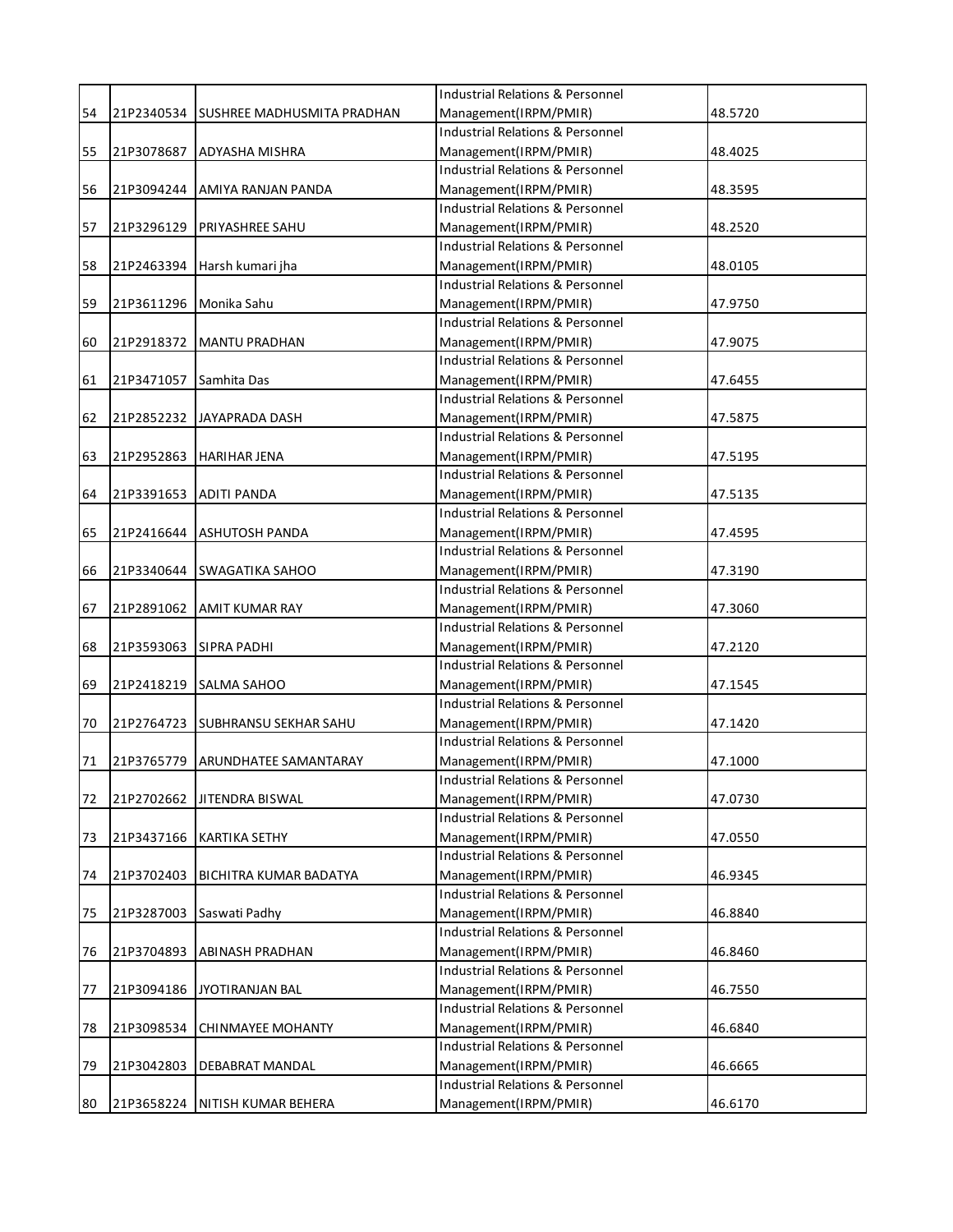|    |                |                              | <b>Industrial Relations &amp; Personnel</b>                          |         |
|----|----------------|------------------------------|----------------------------------------------------------------------|---------|
| 81 | 21P3037413     | <b>MANMATH KUMAR PATRO</b>   | Management(IRPM/PMIR)                                                | 46.1540 |
|    |                |                              | <b>Industrial Relations &amp; Personnel</b>                          |         |
| 82 | 21P3511492     | Arunima Panda                | Management(IRPM/PMIR)                                                | 46.0845 |
|    |                |                              | <b>Industrial Relations &amp; Personnel</b>                          |         |
| 83 | 21P3253864     | Manisha Rout                 | Management(IRPM/PMIR)                                                | 46.0270 |
|    |                |                              | <b>Industrial Relations &amp; Personnel</b>                          |         |
| 84 | 21P3067744     | Mithilesh nayak              | Management(IRPM/PMIR)                                                | 45.8375 |
|    |                |                              | <b>Industrial Relations &amp; Personnel</b>                          |         |
| 85 | 21P3147446     | PRIYANKA CHOUDHARY           | Management(IRPM/PMIR)                                                | 45.7585 |
|    |                |                              | <b>Industrial Relations &amp; Personnel</b>                          |         |
| 86 | 21P3083804     | <b>BHASKAR CHANDRA BARAD</b> | Management(IRPM/PMIR)                                                | 45.6435 |
|    |                |                              | <b>Industrial Relations &amp; Personnel</b>                          |         |
| 87 | 21P3221366     | <b>DHARITRI DAS</b>          | Management(IRPM/PMIR)                                                | 45.5465 |
|    |                |                              | <b>Industrial Relations &amp; Personnel</b>                          |         |
| 88 | 21P2458869     | DEBANANDA JENA               | Management(IRPM/PMIR)                                                | 45.5070 |
|    |                |                              | <b>Industrial Relations &amp; Personnel</b>                          |         |
| 89 | 21P3696732     | <b>SUKUMAR GOURAB</b>        | Management(IRPM/PMIR)                                                | 45.4875 |
|    |                |                              | <b>Industrial Relations &amp; Personnel</b>                          |         |
| 90 | 21P3441456     | <b>ARCHITA SWAIN</b>         | Management(IRPM/PMIR)                                                | 45.3955 |
|    |                |                              | <b>Industrial Relations &amp; Personnel</b>                          |         |
| 91 | 21P3353719     | SRITAM KUMAR BEHERA          | Management(IRPM/PMIR)                                                | 45.3885 |
|    |                |                              | <b>Industrial Relations &amp; Personnel</b>                          |         |
| 92 | 21P3222082     | Arnada Samal                 | Management(IRPM/PMIR)                                                | 45.3635 |
|    |                |                              | <b>Industrial Relations &amp; Personnel</b>                          |         |
|    |                |                              |                                                                      | 45.0335 |
| 93 | 21P3134796     | PAYAL PRIYADARSANI           | Management(IRPM/PMIR)<br><b>Industrial Relations &amp; Personnel</b> |         |
|    |                |                              |                                                                      |         |
| 94 | 21P2705429     | ANURADHA MAHAPATRA           | Management(IRPM/PMIR)                                                | 44.9945 |
|    |                |                              | <b>Industrial Relations &amp; Personnel</b>                          |         |
| 95 | 21P2678516     | STHITAPRAGNYA NANDI          | Management(IRPM/PMIR)                                                | 44.9000 |
|    |                |                              | <b>Industrial Relations &amp; Personnel</b>                          |         |
| 96 | 21P3296256     | Ankita Behera                | Management(IRPM/PMIR)                                                | 44.8370 |
|    |                |                              | <b>Industrial Relations &amp; Personnel</b>                          |         |
| 97 | 21P2472563     | Sonalika Panigrahy           | Management(IRPM/PMIR)                                                | 44.8210 |
|    |                |                              | <b>Industrial Relations &amp; Personnel</b>                          |         |
| 98 | 21P2605879     | JAJNASENEE JENA              | Management(IRPM/PMIR)                                                | 44.5465 |
|    |                |                              | Industrial Relations & Personnel                                     |         |
| 99 | 21P2517404     | <b>SUVRAKANTA PAL</b>        | Management(IRPM/PMIR)                                                | 44.4785 |
|    |                |                              | <b>Industrial Relations &amp; Personnel</b>                          |         |
|    | 100 21P2697619 | SATYABRATA MAITY             | Management(IRPM/PMIR)                                                | 44.4665 |
|    |                |                              | Industrial Relations & Personnel                                     |         |
|    | 101 21P3602554 | <b>SWAPNA MOHAPATRA</b>      | Management(IRPM/PMIR)                                                | 44.3855 |
|    |                |                              | <b>Industrial Relations &amp; Personnel</b>                          |         |
|    | 102 21P3027374 | <b>IPSITA PATNAIK</b>        | Management(IRPM/PMIR)                                                | 44.2800 |
|    |                |                              | <b>Industrial Relations &amp; Personnel</b>                          |         |
|    | 103 21P3404483 | LALITANJALI D                | Management(IRPM/PMIR)                                                | 44.2625 |
|    |                |                              | <b>Industrial Relations &amp; Personnel</b>                          |         |
|    | 104 21P3302086 | SNIGDHARANI NAIK             | Management(IRPM/PMIR)                                                | 44.2095 |
|    |                |                              | <b>Industrial Relations &amp; Personnel</b>                          |         |
|    | 105 21P2340509 | <b>SUNIL SUKLA</b>           | Management(IRPM/PMIR)                                                | 43.6455 |
|    |                |                              | <b>Industrial Relations &amp; Personnel</b>                          |         |
|    | 106 21P3515214 | SANGEETA SAHOO               | Management(IRPM/PMIR)                                                | 43.5205 |
|    |                |                              | <b>Industrial Relations &amp; Personnel</b>                          |         |
|    | 107 21P3578684 | PRATIKSHYA PRIYADARSINI DAS  | Management(IRPM/PMIR)                                                | 43.4750 |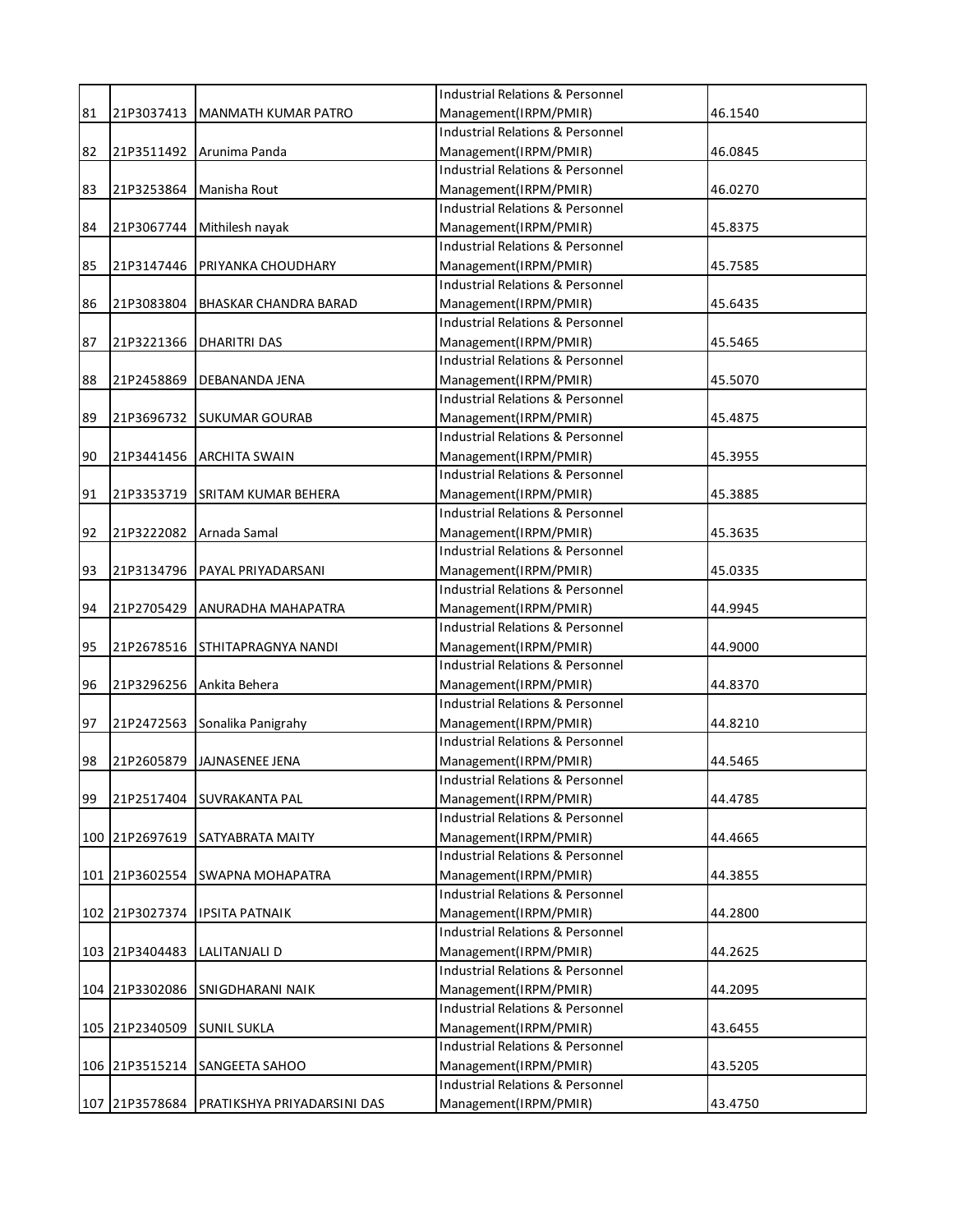|                            |                                      | <b>Industrial Relations &amp; Personnel</b>                          |         |
|----------------------------|--------------------------------------|----------------------------------------------------------------------|---------|
|                            | 108 21P2919344 SATYAM SAHOO          | Management(IRPM/PMIR)                                                | 43.3005 |
|                            |                                      | <b>Industrial Relations &amp; Personnel</b>                          |         |
|                            | 109 21P3137289 SATYASIS PRADHAN      | Management(IRPM/PMIR)                                                | 43.2585 |
|                            |                                      | <b>Industrial Relations &amp; Personnel</b>                          |         |
|                            | 110 21P3454353 NIYATI SAHOO          | Management(IRPM/PMIR)                                                | 42.9920 |
|                            |                                      | <b>Industrial Relations &amp; Personnel</b>                          |         |
|                            | 111 21P3710024 PABITRA ROUT          | Management(IRPM/PMIR)                                                | 42.9530 |
|                            |                                      | <b>Industrial Relations &amp; Personnel</b>                          |         |
| 112 21P2927692 ROHIT PATEL |                                      |                                                                      | 42.9355 |
|                            |                                      | Management(IRPM/PMIR)<br><b>Industrial Relations &amp; Personnel</b> |         |
|                            |                                      |                                                                      | 42.8945 |
|                            | 113 21P2726989 AJIT KUMAR SAHU       | Management(IRPM/PMIR)<br><b>Industrial Relations &amp; Personnel</b> |         |
|                            |                                      |                                                                      |         |
|                            | 114 21P2551473 RIKITA SAMANTARA      | Management(IRPM/PMIR)                                                | 42.7870 |
|                            |                                      | <b>Industrial Relations &amp; Personnel</b>                          |         |
| 115 21P3473466             | <b>ARCHANA BEHERA</b>                | Management(IRPM/PMIR)                                                | 42.7260 |
|                            |                                      | <b>Industrial Relations &amp; Personnel</b>                          |         |
|                            | 116 21P3244099 Jyotirmay Bhuyan      | Management(IRPM/PMIR)                                                | 42.6000 |
|                            |                                      | <b>Industrial Relations &amp; Personnel</b>                          |         |
|                            | 117 21P3658583 Pragnya Uttaray       | Management(IRPM/PMIR)                                                | 42.5985 |
|                            |                                      | <b>Industrial Relations &amp; Personnel</b>                          |         |
|                            | 118 21P2290162 SANGITA SAHOO         | Management(IRPM/PMIR)                                                | 42.4875 |
|                            |                                      | <b>Industrial Relations &amp; Personnel</b>                          |         |
|                            | 119 21P3672923 SASWATIKA NANDA       | Management(IRPM/PMIR)                                                | 42.4415 |
|                            |                                      | <b>Industrial Relations &amp; Personnel</b>                          |         |
| 120 21P2651384             | Gedala Narsimha                      | Management(IRPM/PMIR)                                                | 42.2685 |
|                            |                                      | <b>Industrial Relations &amp; Personnel</b>                          |         |
| 121 21P3426234             | PRADEEP KUMAR PANDA                  | Management(IRPM/PMIR)                                                | 42.2665 |
|                            |                                      | <b>Industrial Relations &amp; Personnel</b>                          |         |
|                            | 122 21P3354556 MONALIN DAS           | Management(IRPM/PMIR)                                                | 42.2135 |
|                            |                                      | <b>Industrial Relations &amp; Personnel</b>                          |         |
|                            | 123 21P3597203 SUBHAM SUBHASISH JENA | Management(IRPM/PMIR)                                                | 42.1835 |
|                            | SURYAKANTA CHANDIPRASAD              | <b>Industrial Relations &amp; Personnel</b>                          |         |
| 124 21P3024649             | <b>MOHANTY</b>                       | Management(IRPM/PMIR)                                                | 42.1170 |
|                            |                                      | <b>Industrial Relations &amp; Personnel</b>                          |         |
| 125 21P3127956 LUNI SAHOO  |                                      | Management(IRPM/PMIR)                                                | 41.9880 |
|                            |                                      | Industrial Relations & Personnel                                     |         |
| 126 21P3124479             | SANDIP KUMAR SATAPATHY               | Management(IRPM/PMIR)                                                | 41.8410 |
|                            |                                      | <b>Industrial Relations &amp; Personnel</b>                          |         |
| 127 21P3602076             | <b>BISWAJIT BEHERA</b>               | Management(IRPM/PMIR)                                                | 41.8145 |
|                            |                                      | Industrial Relations & Personnel                                     |         |
| 128 21P2307839             | Monali kumari pani                   | Management(IRPM/PMIR)                                                | 41.8120 |
|                            |                                      | <b>Industrial Relations &amp; Personnel</b>                          |         |
| 129 21P3622342             | <b>CHANDAN ROUT</b>                  | Management(IRPM/PMIR)                                                | 41.8045 |
|                            |                                      | <b>Industrial Relations &amp; Personnel</b>                          |         |
|                            |                                      |                                                                      |         |
| 130 21P3122514             | PRABACHANA BHUYAN                    | Management(IRPM/PMIR)<br><b>Industrial Relations &amp; Personnel</b> | 41.7775 |
|                            |                                      |                                                                      |         |
| 131 21P2470532             | Rakesh Sahu                          | Management(IRPM/PMIR)                                                | 41.7110 |
|                            |                                      | Industrial Relations & Personnel                                     |         |
| 132 21P3580479             | GURUPRASANNA PARIDA                  | Management(IRPM/PMIR)                                                | 41.7060 |
|                            |                                      | <b>Industrial Relations &amp; Personnel</b>                          |         |
| 133 21P3251937             | ANIL KUMAR PANIGRAHY                 | Management(IRPM/PMIR)                                                | 41.6995 |
|                            |                                      | <b>Industrial Relations &amp; Personnel</b>                          |         |
| 134 21P3735706             | <b>ALOK RAY</b>                      | Management(IRPM/PMIR)                                                | 41.5205 |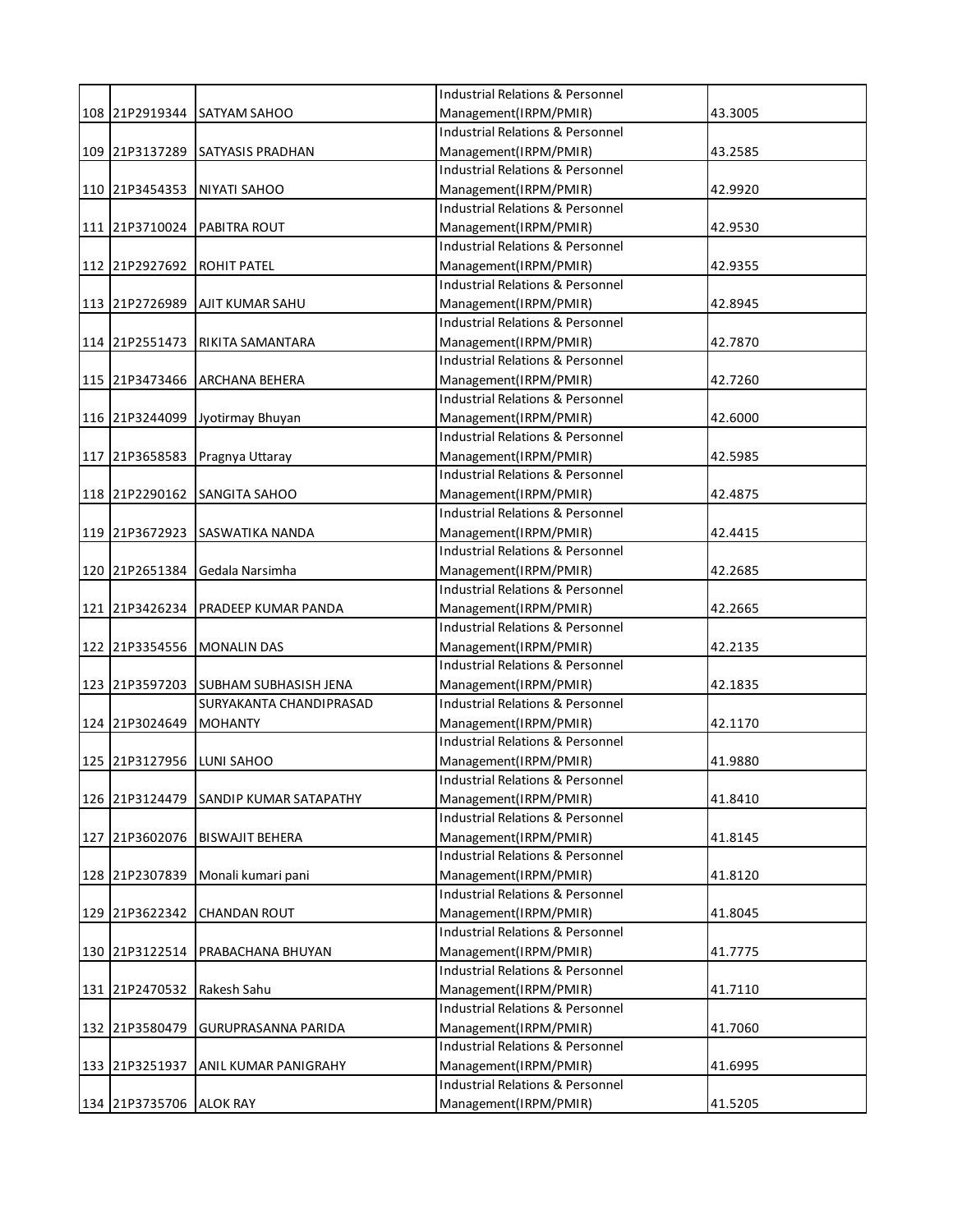|                             |                                       | <b>Industrial Relations &amp; Personnel</b> |         |
|-----------------------------|---------------------------------------|---------------------------------------------|---------|
| 135 21P3213629              | <b>GOURI SANKAR SAHU</b>              | Management(IRPM/PMIR)                       | 41.3000 |
|                             |                                       | <b>Industrial Relations &amp; Personnel</b> |         |
| 136 21P3713639              | Pritam Pranab Singh Rathore           | Management(IRPM/PMIR)                       | 41.2855 |
|                             |                                       | <b>Industrial Relations &amp; Personnel</b> |         |
|                             | 137 21P3733836 AJAYA KUMAR SETHY      | Management(IRPM/PMIR)                       | 41.1580 |
|                             |                                       | <b>Industrial Relations &amp; Personnel</b> |         |
|                             | 138 21P2362212 SAURAV KUMAR SAHU      | Management(IRPM/PMIR)                       | 40.9620 |
|                             |                                       | <b>Industrial Relations &amp; Personnel</b> |         |
|                             | 139 21P3028702 SATARUPA DAS           | Management(IRPM/PMIR)                       | 40.7420 |
|                             |                                       | <b>Industrial Relations &amp; Personnel</b> |         |
| 140 21P2910596 SK ADIL RAJA |                                       | Management(IRPM/PMIR)                       | 39.9875 |
|                             |                                       | <b>Industrial Relations &amp; Personnel</b> |         |
|                             | 141 21P3698289 SUSHANTA KUMAR MAHAKUD | Management(IRPM/PMIR)                       | 39.9660 |
|                             |                                       | <b>Industrial Relations &amp; Personnel</b> |         |
| 142 21P3179639              | M ASHWINI                             | Management(IRPM/PMIR)                       | 39.8905 |
|                             |                                       | <b>Industrial Relations &amp; Personnel</b> |         |
| 143 21P2539586              | IPSITA PRIYADARSHINI PRADHAN          | Management(IRPM/PMIR)                       | 39.8295 |
|                             |                                       | <b>Industrial Relations &amp; Personnel</b> |         |
| 144 21P2647476              | <b>RAJAT KUMAR DALAI</b>              | Management(IRPM/PMIR)                       | 39.8125 |
|                             |                                       | <b>Industrial Relations &amp; Personnel</b> |         |
| 145 21P2398182              | <b>ARCHANA DAS</b>                    | Management(IRPM/PMIR)                       | 39.7960 |
|                             |                                       | <b>Industrial Relations &amp; Personnel</b> |         |
| 146 21P2380863              | MADHUSMITA SRICHANDAN                 | Management(IRPM/PMIR)                       | 39.7755 |
|                             |                                       | <b>Industrial Relations &amp; Personnel</b> |         |
| 147 21P2584996              | <b>TUSHARKANT BEHERA</b>              | Management(IRPM/PMIR)                       | 39.6415 |
|                             |                                       | <b>Industrial Relations &amp; Personnel</b> |         |
| 148 21P3766616 Shruti Pal   |                                       | Management(IRPM/PMIR)                       | 39.5575 |
|                             |                                       | <b>Industrial Relations &amp; Personnel</b> |         |
|                             | 149 21P3272774 SANGHAMITRA SWAIN      | Management(IRPM/PMIR)                       | 39.4990 |
|                             |                                       | <b>Industrial Relations &amp; Personnel</b> |         |
| 150 21P2502373              | MONALISHA SAMAL                       | Management(IRPM/PMIR)                       | 39.4885 |
|                             |                                       | <b>Industrial Relations &amp; Personnel</b> |         |
| 151 21P3742364              | <b>ABANI SAHU</b>                     | Management(IRPM/PMIR)                       | 39.3835 |
|                             |                                       | <b>Industrial Relations &amp; Personnel</b> |         |
|                             | 152 21P3627432 SOUMYA RANJAN SAHOO    | Management(IRPM/PMIR)                       | 39.3440 |
|                             |                                       | <b>Industrial Relations &amp; Personnel</b> |         |
| 153 21P3414989              | <b>SUBHASHREE DAS</b>                 | Management(IRPM/PMIR)                       | 39.2420 |
|                             |                                       | <b>Industrial Relations &amp; Personnel</b> |         |
| 154 21P2809093              | Purna Pallabita Singh                 | Management(IRPM/PMIR)                       | 39.1320 |
|                             |                                       | <b>Industrial Relations &amp; Personnel</b> |         |
| 155 21P3689454              | <b>BASUDEB ROUT</b>                   | Management(IRPM/PMIR)                       | 39.1125 |
|                             |                                       | <b>Industrial Relations &amp; Personnel</b> |         |
| 156 21P2532509              | subham Tripathy                       | Management(IRPM/PMIR)                       | 39.0470 |
|                             |                                       | Industrial Relations & Personnel            |         |
| 157 21P3567119              | Sushree sangita jena                  | Management(IRPM/PMIR)                       | 38.7375 |
|                             |                                       | <b>Industrial Relations &amp; Personnel</b> |         |
| 158 21P3572706              | TAPAN KUMAR NAYAK                     | Management(IRPM/PMIR)                       | 38.6375 |
|                             |                                       | <b>Industrial Relations &amp; Personnel</b> |         |
| 159 21P2735992              | SITARAM SAHU                          | Management(IRPM/PMIR)                       | 38.5835 |
|                             |                                       | <b>Industrial Relations &amp; Personnel</b> |         |
| 160 21P2417179              | SHUBHANKAR PARIDA                     | Management(IRPM/PMIR)                       | 38.5245 |
|                             |                                       | <b>Industrial Relations &amp; Personnel</b> |         |
|                             | 161 21P3596404 SOHAN KUMAR MOHAPATRA  | Management(IRPM/PMIR)                       | 38.2475 |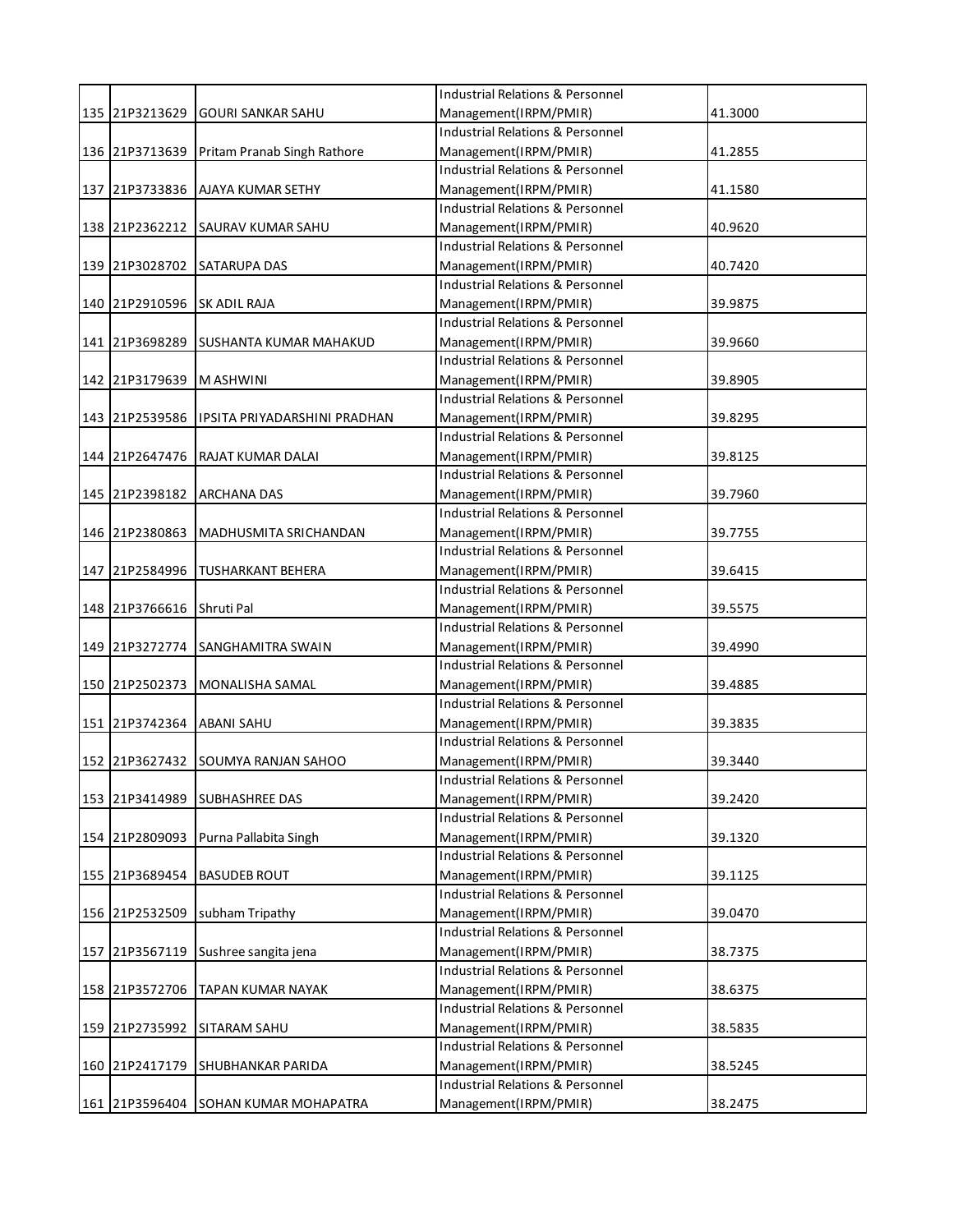|                |                                     | <b>Industrial Relations &amp; Personnel</b>                          |         |
|----------------|-------------------------------------|----------------------------------------------------------------------|---------|
| 162 21P3344656 | <b>BABULI SWAIN</b>                 | Management(IRPM/PMIR)                                                | 38.0015 |
|                |                                     | <b>Industrial Relations &amp; Personnel</b>                          |         |
|                | 163 21P3339984 SOUMYA SIBANI MISHRA | Management(IRPM/PMIR)                                                | 37.9000 |
|                |                                     | <b>Industrial Relations &amp; Personnel</b>                          |         |
|                | 164 21P2970732 ARATI BEHERA         | Management(IRPM/PMIR)                                                | 37.7940 |
|                |                                     | <b>Industrial Relations &amp; Personnel</b>                          |         |
|                | 165 21P2975649 HAREKRUSHNA NAYAK    | Management(IRPM/PMIR)                                                | 37.6295 |
|                |                                     | <b>Industrial Relations &amp; Personnel</b>                          |         |
|                | 166 21P3657762 SNEHALATA MAHI       | Management(IRPM/PMIR)                                                | 37.6150 |
|                |                                     | <b>Industrial Relations &amp; Personnel</b>                          |         |
|                | 167 21P3269113 SARMISTA SAHU        | Management(IRPM/PMIR)                                                | 37.5810 |
|                |                                     | <b>Industrial Relations &amp; Personnel</b>                          |         |
|                | 168 21P3069934 BISWAJIT DAS         | Management(IRPM/PMIR)                                                | 37.5655 |
|                |                                     | <b>Industrial Relations &amp; Personnel</b>                          |         |
|                |                                     |                                                                      |         |
| 169 21P3689416 | Barsha Rani Panigrahi               | Management(IRPM/PMIR)<br><b>Industrial Relations &amp; Personnel</b> | 37.5115 |
|                |                                     |                                                                      |         |
| 170 21P2323196 | SATYAJIT MOHANTY                    | Management(IRPM/PMIR)                                                | 37.3220 |
|                |                                     | <b>Industrial Relations &amp; Personnel</b>                          |         |
| 171 21P2287567 | Abinash Pattnaik                    | Management(IRPM/PMIR)                                                | 36.9260 |
|                |                                     | <b>Industrial Relations &amp; Personnel</b>                          |         |
| 172 21P2654672 | <b>SAGARIKA MALLIK</b>              | Management(IRPM/PMIR)                                                | 36.7295 |
|                |                                     | <b>Industrial Relations &amp; Personnel</b>                          |         |
|                | 173 21P2463253 Soumya Shakti Mishra | Management(IRPM/PMIR)                                                | 36.3895 |
|                |                                     | <b>Industrial Relations &amp; Personnel</b>                          |         |
|                | 174 21P2551192 RAKESH KUMAR ROUT    | Management(IRPM/PMIR)                                                | 36.2275 |
|                |                                     | <b>Industrial Relations &amp; Personnel</b>                          |         |
|                | 175 21P3728576 SAROJ KUMAR NAYAK    | Management(IRPM/PMIR)                                                | 36.1795 |
|                |                                     | <b>Industrial Relations &amp; Personnel</b>                          |         |
| 176 21P2647434 | <b>NIPU TAREI</b>                   | Management(IRPM/PMIR)                                                | 36.1105 |
|                |                                     | <b>Industrial Relations &amp; Personnel</b>                          |         |
|                | 177 21P3760832 SANSKRUTI MAHAPATRA  | Management(IRPM/PMIR)                                                | 36.0335 |
|                |                                     | <b>Industrial Relations &amp; Personnel</b>                          |         |
| 178 21P3428442 | SIDDIQUA PERWEEN                    | Management(IRPM/PMIR)                                                | 35.7290 |
|                |                                     | <b>Industrial Relations &amp; Personnel</b>                          |         |
|                | 179 21P3401537 SHRESTHA SWAIN       | Management(IRPM/PMIR)                                                | 35.7035 |
|                |                                     | <b>Industrial Relations &amp; Personnel</b>                          |         |
| 180 21P3771722 | Lipsa Behera                        | Management(IRPM/PMIR)                                                | 35.6320 |
|                |                                     | <b>Industrial Relations &amp; Personnel</b>                          |         |
| 181 21P3136646 | <b>BIKASH SAHU</b>                  | Management(IRPM/PMIR)                                                | 35.6225 |
|                |                                     | <b>Industrial Relations &amp; Personnel</b>                          |         |
| 182 21P2615762 | NRUSINHA NARAYAN SAHU               | Management(IRPM/PMIR)                                                | 35.5385 |
|                |                                     | <b>Industrial Relations &amp; Personnel</b>                          |         |
| 183 21P3505243 | SATABDEE TANAYA                     | Management(IRPM/PMIR)                                                | 35.3335 |
|                |                                     | Industrial Relations & Personnel                                     |         |
| 184 21P3728026 | RAJ SUBHASIS DAS                    | Management(IRPM/PMIR)                                                | 35.3165 |
|                |                                     | <b>Industrial Relations &amp; Personnel</b>                          |         |
| 185 21P3398712 | <b>GIRIJA KANTA DAS</b>             | Management(IRPM/PMIR)                                                | 35.1580 |
|                |                                     | <b>Industrial Relations &amp; Personnel</b>                          |         |
| 186 21P3399353 | <b>DIBYANSI MOHANTY</b>             | Management(IRPM/PMIR)                                                | 35.0375 |
|                |                                     | <b>Industrial Relations &amp; Personnel</b>                          |         |
| 187 21P2833706 | <b>JIBAN JALLY</b>                  | Management(IRPM/PMIR)                                                | 34.9605 |
|                |                                     | <b>Industrial Relations &amp; Personnel</b>                          |         |
| 188 21P3636066 | Gayatreedutta Mishra                | Management(IRPM/PMIR)                                                | 34.5425 |
|                |                                     |                                                                      |         |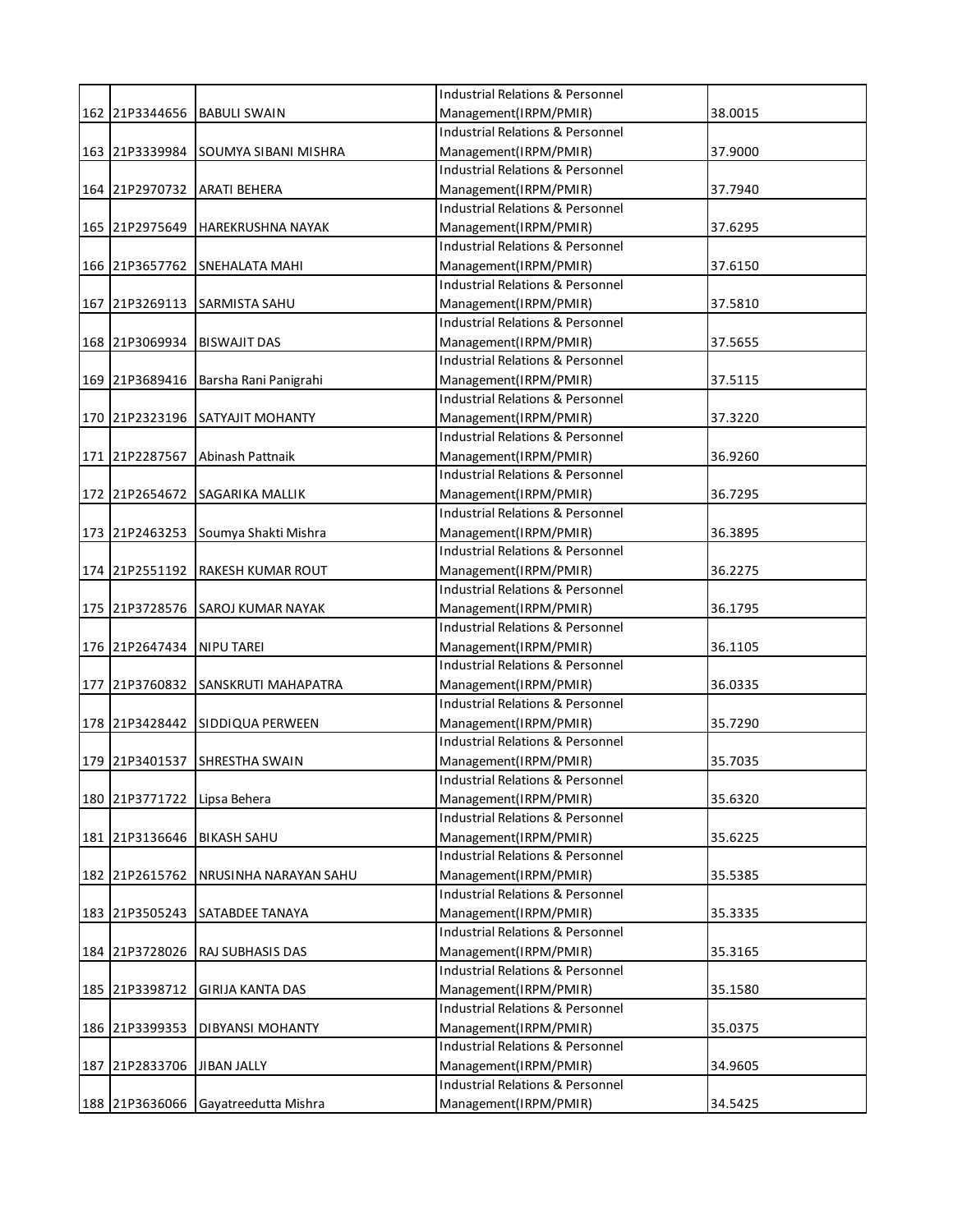|                |                                     | <b>Industrial Relations &amp; Personnel</b> |         |
|----------------|-------------------------------------|---------------------------------------------|---------|
|                | 189 21P3743574 NARAYAN RATH         | Management(IRPM/PMIR)                       | 34.3915 |
|                |                                     | <b>Industrial Relations &amp; Personnel</b> |         |
|                | 190 21P3632403 RAKESH KUMAR NAYAK   | Management(IRPM/PMIR)                       | 34.1825 |
|                |                                     | <b>Industrial Relations &amp; Personnel</b> |         |
|                | 191 21P3652749 MIR JAVEDUDDIN       | Management(IRPM/PMIR)                       | 33.9805 |
|                |                                     | <b>Industrial Relations &amp; Personnel</b> |         |
|                | 192 21P3259723 PRABHUDARSAN NAYAK   | Management(IRPM/PMIR)                       | 33.9165 |
|                |                                     | <b>Industrial Relations &amp; Personnel</b> |         |
| 193 21P3764462 | <b>Bishwajit Swain</b>              | Management(IRPM/PMIR)                       | 33.7905 |
|                |                                     | <b>Industrial Relations &amp; Personnel</b> |         |
| 194 21P2285449 | SAGARIKA BARIK                      | Management(IRPM/PMIR)                       | 33.7505 |
|                |                                     | <b>Industrial Relations &amp; Personnel</b> |         |
|                | 195 21P2482552 SANDHYARANI MISHRA   | Management(IRPM/PMIR)                       | 33.3945 |
|                |                                     | <b>Industrial Relations &amp; Personnel</b> |         |
| 196 21P2581463 | PRIYANKA SWAIN                      | Management(IRPM/PMIR)                       | 33.3420 |
|                |                                     | <b>Industrial Relations &amp; Personnel</b> |         |
| 197 21P3198009 | Neyigapula Madhu                    | Management(IRPM/PMIR)                       | 33.2390 |
|                |                                     | <b>Industrial Relations &amp; Personnel</b> |         |
| 198 21P3763722 | <b>RAJ KUMAR SAHOO</b>              | Management(IRPM/PMIR)                       | 33.1770 |
|                |                                     | <b>Industrial Relations &amp; Personnel</b> |         |
| 199 21P3524552 | <b>BIBEKANANDA SABAR</b>            | Management(IRPM/PMIR)                       | 33.0560 |
|                |                                     | <b>Industrial Relations &amp; Personnel</b> |         |
|                | 200 21P2923266 JYOTSNARANI NAYAK    | Management(IRPM/PMIR)                       | 32.9485 |
|                |                                     | <b>Industrial Relations &amp; Personnel</b> |         |
| 201 21P3459083 | <b>V PARBATI</b>                    | Management(IRPM/PMIR)                       | 32.7605 |
|                |                                     | <b>Industrial Relations &amp; Personnel</b> |         |
| 202 21P3715257 | <b>SUPRABHA RAULO</b>               | Management(IRPM/PMIR)                       | 32.6915 |
|                |                                     | <b>Industrial Relations &amp; Personnel</b> |         |
|                | 203 21P2968223 SURENDRA SWAIN       | Management(IRPM/PMIR)                       | 32.5625 |
|                |                                     | <b>Industrial Relations &amp; Personnel</b> |         |
| 204 21P2480462 | Santosh Pidikaka                    | Management(IRPM/PMIR)                       | 32.3295 |
|                |                                     | <b>Industrial Relations &amp; Personnel</b> |         |
| 205 21P2362796 | <b>SNEHASHREE BHUYAN</b>            | Management(IRPM/PMIR)                       | 31.9865 |
|                |                                     | <b>Industrial Relations &amp; Personnel</b> |         |
|                | 206 21P3597777 B HARISH ACHARY      | Management(IRPM/PMIR)                       | 31.9415 |
|                |                                     | <b>Industrial Relations &amp; Personnel</b> |         |
| 207 21P3334886 | PIPSA BHUYAN                        | Management(IRPM/PMIR)                       | 31.9130 |
|                |                                     | <b>Industrial Relations &amp; Personnel</b> |         |
| 208 21P3136044 | <b>SUCHISMITA DASH</b>              | Management(IRPM/PMIR)                       | 31.9085 |
|                |                                     | <b>Industrial Relations &amp; Personnel</b> |         |
| 209 21P3112996 | <b>T GAYATHRI</b>                   | Management(IRPM/PMIR)                       | 31.7170 |
|                |                                     | <b>Industrial Relations &amp; Personnel</b> |         |
| 210 21P3003533 | SMRUTISHREE BEHERDALAI              | Management(IRPM/PMIR)                       | 31.5820 |
|                |                                     | Industrial Relations & Personnel            |         |
| 211 21P3739514 | <b>SWAGATIKA MOHANTY</b>            | Management(IRPM/PMIR)                       | 31.4025 |
|                |                                     | <b>Industrial Relations &amp; Personnel</b> |         |
| 212 21P3097664 | MANAS RANJAN PANIGRAHY              | Management(IRPM/PMIR)                       | 31.1200 |
|                |                                     | <b>Industrial Relations &amp; Personnel</b> |         |
| 213 21P2893394 | SUBHASRI MAHANKUDA                  | Management(IRPM/PMIR)                       | 30.9235 |
|                |                                     | <b>Industrial Relations &amp; Personnel</b> |         |
| 214 21P3760312 | PRANAB KISHOR PADHY                 | Management(IRPM/PMIR)                       | 30.1245 |
|                |                                     | <b>Industrial Relations &amp; Personnel</b> |         |
|                | 215 21P3759266 SUKANYA KUMARI PADHY | Management(IRPM/PMIR)                       | 29.7585 |